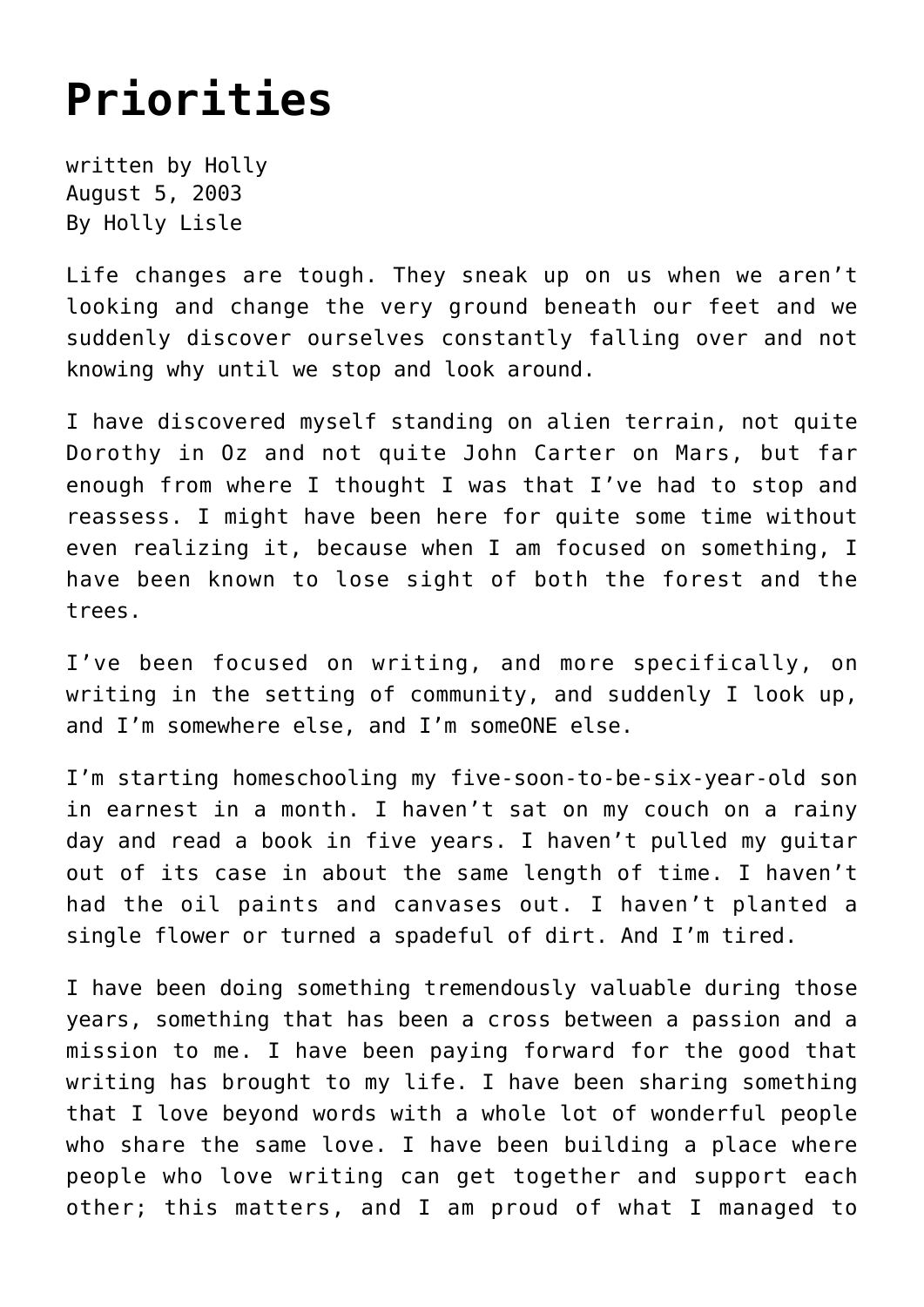accomplish.

But I have also been dropping twenty hours of my time a week into this project on a good week, every week, and on bad weeks when something goes wrong, thirty or more. One week it was almost seventy. That was a REALLY bad week, thanks muchly, FeaturePrice. I've been doing this seven days a week most weeks since some time in 1997, and the workload is getting heavier, not lighter.

I have had to deal with a lot of crap along with the wonderful things, and that wears. It wears even more when I take stock and realize that, because it is simply the nature of a project of this sort to generate crap along with wonderfulness, as long as I do this, there will be crap. Little nitwits with bad attitudes, liars, manipulators. They probably make up between .5% and 1% of any community, but they have really big mouths. When those mouths get going, they drown out everything else.

This last Jackass Parade was the event that made me stop and take stock of where I am. But we would have ended up here sooner or later even without it.

My priorities have become homeschooling, family, deadlines, friends. There is no room in there for a minimum twenty hours a week of site maintenance, membership debugging, password fixing, link checking, interface redesigning, post answering, rule-and-bylaw development, cool community idea creating, argument mediating, software testing, feature adding, and crap shovelling. There certainly isn't time in there for thirty or forty or seventy hours per week of such things.

Zette is taking over administration of the community and all of its peripherals, effective immediately. We'll be moving ALL of the cool site stuff — chat rooms, forums, research index, Broegga, member bio pages, community calendar, member weblog links, anything I put together specifically for the community — to a new Jatol-hosted site, **fmwriters.com**, which will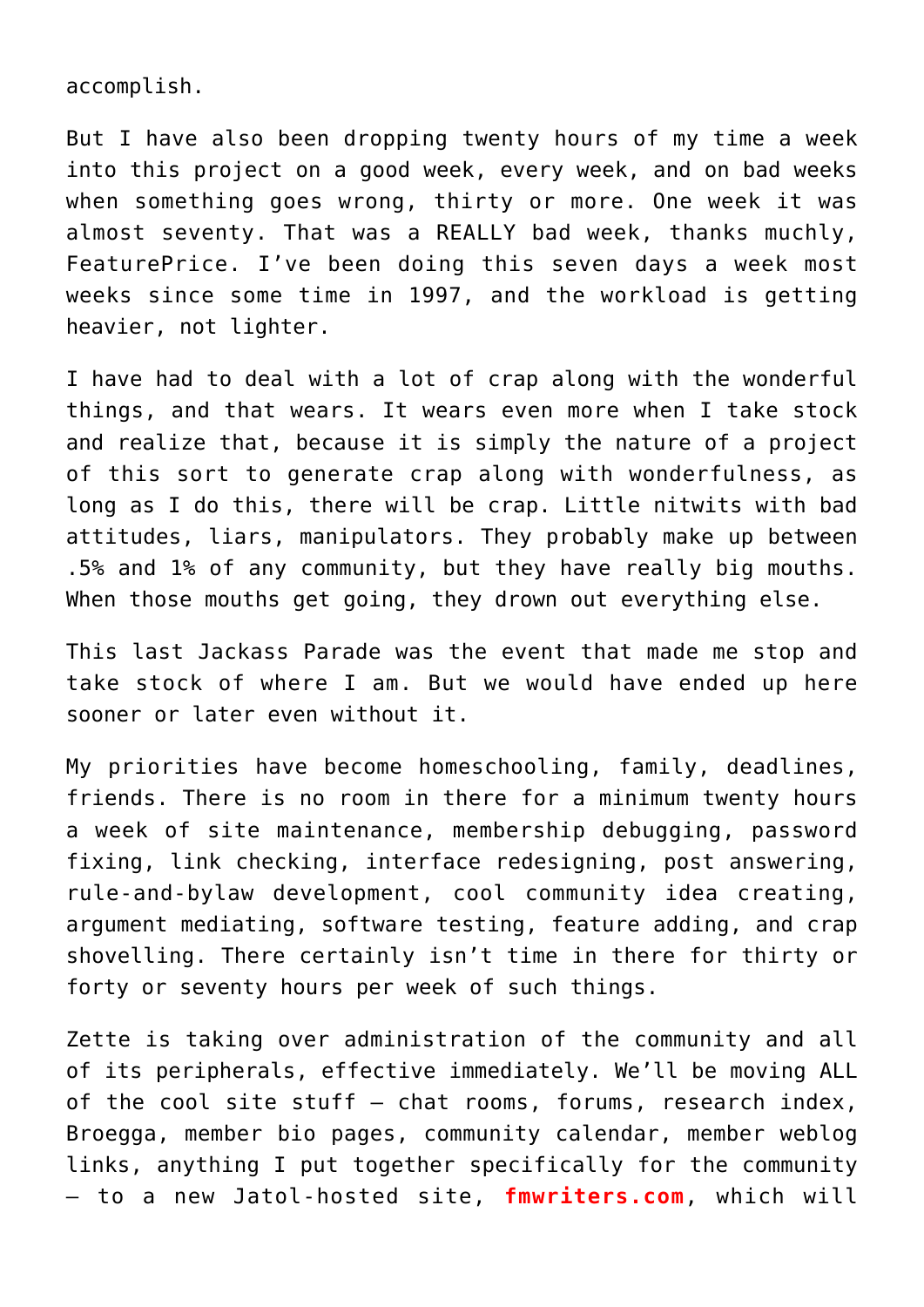already be paid for with the 35 GB per month for a full year. Registration of the new name used most of the rest of what was in the fund — I paid for some of it out of my pocket so it didn't use it all.

My personal site — my weblog, my writing articles, and my chapters — will stay at hollylisle.com, which I'll pay for myself.

While the split allows me to actually pay my own way without getting benefits from donations for my private site that were intended for a community in which I am no longer a fully active participant, it is not an entirely altruistic move. For now, the community will still be mine, but Zette will run it for me. As long as people in the community treat Zette well, I'll drop in as I can and say hello and visit chat when I can, and things will continue to run as they ran before — my rules, same basic management, but with everything going through Zette, not me.

If there are problems severe enough to make Zette throw up her hands, however, things will change a lot, and very fast. Because if Zette quits, I either have the choice to shoulder the workload again, or drop the whole thing. I'll tell you in advance what my decision will be. I'll drop the whole thing. My name will come off the community that same day — there is no one else I'd trust with my name without my constant presence except for Sheila, and when I asked both of them if they'd take FM off my hands, Sheila declined. Without Zette, the doors have to close until someone else who is qualified to run it can be found. But there's more than that. Without me associated with the community, all of the software that runs it becomes invalid. I've checked, and the licenses are nontransferrable. Unless I am associated with the community, it cannot get upgrades, patches, or bug fixes for most of the software that runs it. I own the licenses to the chat room, the forums, the index, the community calendar, and the member bios, and I cannot sell them or give them to someone else, and